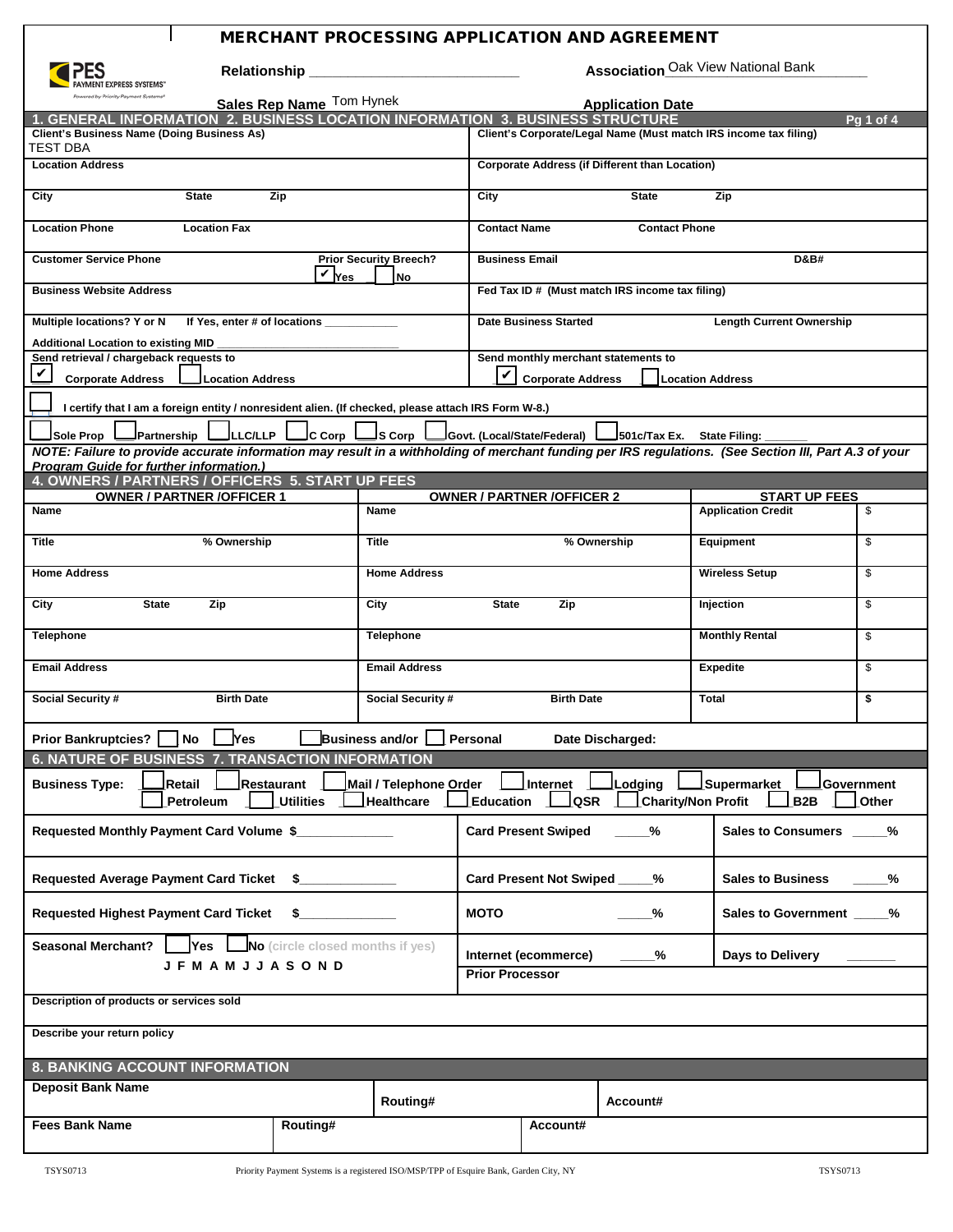|                                                                                                                                                               | 9. SERVICE ACCEPTANCE AND FEE SCHEDULE<br>Pg. 2 of 4                                                                                                                                                                                                                                                                                                                                                                                                                                                             |                                    |                                      |                                                                                                                                                                                                                                       |                                            |                               |                                                                                                                                                                                                                                         |                           |                                                                                                                                                                                                                                                                                          |                            |                         |                                      |
|---------------------------------------------------------------------------------------------------------------------------------------------------------------|------------------------------------------------------------------------------------------------------------------------------------------------------------------------------------------------------------------------------------------------------------------------------------------------------------------------------------------------------------------------------------------------------------------------------------------------------------------------------------------------------------------|------------------------------------|--------------------------------------|---------------------------------------------------------------------------------------------------------------------------------------------------------------------------------------------------------------------------------------|--------------------------------------------|-------------------------------|-----------------------------------------------------------------------------------------------------------------------------------------------------------------------------------------------------------------------------------------|---------------------------|------------------------------------------------------------------------------------------------------------------------------------------------------------------------------------------------------------------------------------------------------------------------------------------|----------------------------|-------------------------|--------------------------------------|
|                                                                                                                                                               |                                                                                                                                                                                                                                                                                                                                                                                                                                                                                                                  |                                    |                                      |                                                                                                                                                                                                                                       |                                            |                               |                                                                                                                                                                                                                                         |                           | Select all card types you wish to accept (See Section 1.9 of the Program Guide for details regarding limited acceptance)                                                                                                                                                                 |                            |                         | Pin Debit                            |
|                                                                                                                                                               | Visa Credit MC Credit Visa Non-PIN Debit VMC Non-PIN Debit VDiscover Network American Express<br>Select V/MC/Discover Network Discount Plan: (Based on Gross Sales Volume)<br>Requested Discount Payment Method: [ Daily<br>$\boxed{\checkmark}$ Monthly                                                                                                                                                                                                                                                         |                                    |                                      |                                                                                                                                                                                                                                       |                                            |                               |                                                                                                                                                                                                                                         |                           |                                                                                                                                                                                                                                                                                          |                            |                         |                                      |
| ∣⊻∣<br><b>Tiered Basic</b>                                                                                                                                    |                                                                                                                                                                                                                                                                                                                                                                                                                                                                                                                  |                                    |                                      |                                                                                                                                                                                                                                       |                                            |                               |                                                                                                                                                                                                                                         |                           | Assessments:       Included                                                                                                                                                                                                                                                              | <b>Bill Separately</b>     |                         |                                      |
|                                                                                                                                                               | Pass Through I/C                                                                                                                                                                                                                                                                                                                                                                                                                                                                                                 |                                    |                                      |                                                                                                                                                                                                                                       |                                            |                               |                                                                                                                                                                                                                                         |                           | (If Pass Through I/C - Assessments MUST Bill Separately)                                                                                                                                                                                                                                 |                            |                         |                                      |
|                                                                                                                                                               | <b>Pin Debit Discount Plan:</b><br>Pin Debit Network Fee Pass-through                                                                                                                                                                                                                                                                                                                                                                                                                                            |                                    |                                      |                                                                                                                                                                                                                                       |                                            |                               |                                                                                                                                                                                                                                         |                           |                                                                                                                                                                                                                                                                                          |                            |                         |                                      |
|                                                                                                                                                               |                                                                                                                                                                                                                                                                                                                                                                                                                                                                                                                  |                                    |                                      |                                                                                                                                                                                                                                       |                                            | <b>DISCOUNT FEES</b>          |                                                                                                                                                                                                                                         |                           |                                                                                                                                                                                                                                                                                          |                            |                         |                                      |
| <b>QUALIFICATION</b>                                                                                                                                          |                                                                                                                                                                                                                                                                                                                                                                                                                                                                                                                  | <b>DISC. FEE</b><br>$(\%)$         | <b>PER</b><br><b>ITEM</b><br>$($ \$) |                                                                                                                                                                                                                                       | <b>QUALIFICATION</b>                       | <b>DISC. FEE</b><br>$(\%)$    |                                                                                                                                                                                                                                         | <b>PER</b><br><b>ITEM</b> | <b>QUALIFICATION</b><br>$($ \$)                                                                                                                                                                                                                                                          |                            | <b>DISC. FEE</b><br>(%) | <b>PER</b><br><b>ITEM</b><br>$($ \$) |
|                                                                                                                                                               |                                                                                                                                                                                                                                                                                                                                                                                                                                                                                                                  | <b>MASTERCARD</b>                  |                                      |                                                                                                                                                                                                                                       |                                            | <b>VISA</b>                   |                                                                                                                                                                                                                                         |                           |                                                                                                                                                                                                                                                                                          |                            | <b>DISCOVER NETWORK</b> |                                      |
| <b>Credit Qualified</b>                                                                                                                                       |                                                                                                                                                                                                                                                                                                                                                                                                                                                                                                                  | %                                  | \$                                   |                                                                                                                                                                                                                                       | <b>Credit Qualified</b>                    |                               | $\%$                                                                                                                                                                                                                                    | \$                        | <b>Credit Qualified</b>                                                                                                                                                                                                                                                                  |                            | $\%$                    | \$                                   |
| Credit Mid-Qual                                                                                                                                               |                                                                                                                                                                                                                                                                                                                                                                                                                                                                                                                  | %                                  | \$                                   |                                                                                                                                                                                                                                       | <b>Credit Mid-Qual</b>                     |                               | %                                                                                                                                                                                                                                       | \$                        | <b>Credit Mid-Qual</b>                                                                                                                                                                                                                                                                   |                            | %                       | \$                                   |
| Credit Non-Qual                                                                                                                                               |                                                                                                                                                                                                                                                                                                                                                                                                                                                                                                                  | %                                  | \$                                   |                                                                                                                                                                                                                                       | <b>Credit Non-Qual</b>                     |                               | %                                                                                                                                                                                                                                       | \$                        | Credit Non-Qual                                                                                                                                                                                                                                                                          |                            | %                       | \$                                   |
| <b>CheckCard Qual</b>                                                                                                                                         |                                                                                                                                                                                                                                                                                                                                                                                                                                                                                                                  | %                                  | \$                                   |                                                                                                                                                                                                                                       | <b>CheckCard Qual</b>                      |                               | %                                                                                                                                                                                                                                       | \$                        | <b>CheckCard Qual</b>                                                                                                                                                                                                                                                                    |                            | %                       | \$                                   |
| CheckCard Mid-Qual                                                                                                                                            |                                                                                                                                                                                                                                                                                                                                                                                                                                                                                                                  | %                                  | \$                                   |                                                                                                                                                                                                                                       | <b>CheckCard Mid-Qual</b>                  |                               | %                                                                                                                                                                                                                                       | \$                        | <b>CheckCard Mid-Qual</b>                                                                                                                                                                                                                                                                |                            | %                       | \$                                   |
| <b>CheckCard Non-Qual</b>                                                                                                                                     |                                                                                                                                                                                                                                                                                                                                                                                                                                                                                                                  | %                                  | \$                                   |                                                                                                                                                                                                                                       | CheckCard Non-Qual                         |                               | %                                                                                                                                                                                                                                       | \$                        | <b>CheckCard Non-Qual</b>                                                                                                                                                                                                                                                                |                            | %                       | \$                                   |
| Pass Through IC                                                                                                                                               |                                                                                                                                                                                                                                                                                                                                                                                                                                                                                                                  | %                                  | \$                                   |                                                                                                                                                                                                                                       | Pass Through IC                            |                               | %                                                                                                                                                                                                                                       | \$                        | Pass Through IC                                                                                                                                                                                                                                                                          |                            | %                       | \$                                   |
|                                                                                                                                                               |                                                                                                                                                                                                                                                                                                                                                                                                                                                                                                                  | %                                  | \$                                   |                                                                                                                                                                                                                                       |                                            |                               | $\%$                                                                                                                                                                                                                                    | \$                        |                                                                                                                                                                                                                                                                                          |                            | $\%$                    | \$                                   |
|                                                                                                                                                               |                                                                                                                                                                                                                                                                                                                                                                                                                                                                                                                  |                                    |                                      |                                                                                                                                                                                                                                       |                                            |                               |                                                                                                                                                                                                                                         |                           | All applicable Association fees will be passed through to the merchant at the applicable costs assigned by the Association. Fees include but<br>are not limited to Visa's APF, Misuse of Authorization Fee, Zero Floor Limit Fee, Acquirer ISA Fee, FANF, Integrity Fee and MasterCard's |                            |                         |                                      |
| Voyager                                                                                                                                                       |                                                                                                                                                                                                                                                                                                                                                                                                                                                                                                                  | %                                  |                                      |                                                                                                                                                                                                                                       | <b>American Express One Point Discount</b> |                               |                                                                                                                                                                                                                                         |                           | NABU Fee, Acquirer Support Fee, Cross Border Fee, and Discover IPF, ISF, Data Usage fee, et al.                                                                                                                                                                                          |                            |                         |                                      |
| (choose one)                                                                                                                                                  | <b>Industry</b>                                                                                                                                                                                                                                                                                                                                                                                                                                                                                                  |                                    |                                      | (choose one)                                                                                                                                                                                                                          | <b>Industry</b>                            |                               |                                                                                                                                                                                                                                         | Program Type              | One Point                                                                                                                                                                                                                                                                                |                            | ESA***                  |                                      |
|                                                                                                                                                               | B <sub>2</sub> B                                                                                                                                                                                                                                                                                                                                                                                                                                                                                                 |                                    |                                      |                                                                                                                                                                                                                                       | State and Local Gov't                      |                               |                                                                                                                                                                                                                                         |                           |                                                                                                                                                                                                                                                                                          |                            |                         |                                      |
|                                                                                                                                                               | <b>Fast Food Restaurant</b>                                                                                                                                                                                                                                                                                                                                                                                                                                                                                      | Travel Agencies & Tour Operators** |                                      |                                                                                                                                                                                                                                       | Education<br>Telecommunications            |                               |                                                                                                                                                                                                                                         |                           | <b>Order New</b>                                                                                                                                                                                                                                                                         |                            | <b>Use Existing</b>     |                                      |
| Independent Gas Station                                                                                                                                       |                                                                                                                                                                                                                                                                                                                                                                                                                                                                                                                  |                                    |                                      | <b>Existing SE#</b><br>CAP#<br>Supermarket                                                                                                                                                                                            |                                            |                               |                                                                                                                                                                                                                                         |                           |                                                                                                                                                                                                                                                                                          |                            |                         |                                      |
|                                                                                                                                                               | Lodging                                                                                                                                                                                                                                                                                                                                                                                                                                                                                                          | Services. Wholesale & All Other    |                                      |                                                                                                                                                                                                                                       | Mail Order & Internet                      |                               |                                                                                                                                                                                                                                         |                           | Rate (%)                                                                                                                                                                                                                                                                                 | Per Item                   |                         |                                      |
|                                                                                                                                                               |                                                                                                                                                                                                                                                                                                                                                                                                                                                                                                                  | Office-based Healthcare            |                                      |                                                                                                                                                                                                                                       |                                            |                               |                                                                                                                                                                                                                                         |                           | American Express Credit __________                                                                                                                                                                                                                                                       | $%$ \$                     |                         |                                      |
|                                                                                                                                                               |                                                                                                                                                                                                                                                                                                                                                                                                                                                                                                                  |                                    |                                      |                                                                                                                                                                                                                                       |                                            |                               |                                                                                                                                                                                                                                         | American Express Prepaid  |                                                                                                                                                                                                                                                                                          | %\$                        |                         |                                      |
| <b>Other Transportation</b>                                                                                                                                   |                                                                                                                                                                                                                                                                                                                                                                                                                                                                                                                  |                                    |                                      | Fee to be applied by American Express<br>***FOR ESA ONLY - Monthly flat fee of \$7.95 or Discount Rate may apply.<br>** 0.30% downgrade will be charged for transactions whenever a CNP (Card not Present) charge occurs. CNP means a |                                            |                               |                                                                                                                                                                                                                                         |                           |                                                                                                                                                                                                                                                                                          |                            |                         |                                      |
| Restaurant**                                                                                                                                                  |                                                                                                                                                                                                                                                                                                                                                                                                                                                                                                                  |                                    |                                      |                                                                                                                                                                                                                                       |                                            |                               | charge for which the card is not presented at the point of purchase (e.g. charges by mail, telephone, fax or Internet). Note: The<br>CNP Fee is applicable to transactions made on all American Express Cards, including Prepaid Cards. |                           |                                                                                                                                                                                                                                                                                          |                            |                         |                                      |
|                                                                                                                                                               | An Inbound fee of 0.40% will be applied on any Charge made using a Card, including Prepaid Cards, that was issued outside<br>Retail**<br>the United States (as used herein, the United States does not include Puerto Rico, the U.S. Virgin Islands and other U.S.<br>territories and possessions). This fee is applicable to all industries listed in Appendix B, except Education in the following<br>categories: Sporting & Recreation Camps (MCC 7032), Elementary & Secondary Schools (MCC 8211), Colleges, |                                    |                                      |                                                                                                                                                                                                                                       |                                            |                               |                                                                                                                                                                                                                                         |                           |                                                                                                                                                                                                                                                                                          |                            |                         |                                      |
|                                                                                                                                                               |                                                                                                                                                                                                                                                                                                                                                                                                                                                                                                                  | <b>Authorization Fees</b>          |                                      |                                                                                                                                                                                                                                       |                                            |                               |                                                                                                                                                                                                                                         |                           | Universities, Professional Schools (MCC 8220), and Child Care Services (MCC 8351).<br><b>Monthly Fees</b>                                                                                                                                                                                |                            |                         |                                      |
| \$11.50<br>\$0.00<br>Visa/MC/Discover Network<br>\$<br>Monthly Minimum<br><b>Industry Compliance</b><br>Electronic AVS                                        |                                                                                                                                                                                                                                                                                                                                                                                                                                                                                                                  |                                    |                                      |                                                                                                                                                                                                                                       | \$0.00                                     |                               |                                                                                                                                                                                                                                         |                           |                                                                                                                                                                                                                                                                                          |                            |                         |                                      |
| Amex/ Fleet/Other                                                                                                                                             |                                                                                                                                                                                                                                                                                                                                                                                                                                                                                                                  | \$0.20                             | Voice Auth                           |                                                                                                                                                                                                                                       | \$0.95                                     | <b>Wireless Fee</b>           |                                                                                                                                                                                                                                         |                           |                                                                                                                                                                                                                                                                                          | <b>Monthly Service Fee</b> |                         | ჭ 11.50                              |
| Pin Debit Authorization                                                                                                                                       |                                                                                                                                                                                                                                                                                                                                                                                                                                                                                                                  | $$0.25 + IPT$                      | Voice AVS                            |                                                                                                                                                                                                                                       | \$0.75                                     | PIN Debit Fee                 |                                                                                                                                                                                                                                         |                           | $\mathbb{S}$ and $\mathbb{S}$                                                                                                                                                                                                                                                            | Misc Monthly Fee           |                         |                                      |
| <b>EBT Authorization</b>                                                                                                                                      |                                                                                                                                                                                                                                                                                                                                                                                                                                                                                                                  | \$0.45                             |                                      |                                                                                                                                                                                                                                       |                                            | Program Guide)                |                                                                                                                                                                                                                                         |                           | Industry Non-Compliance up to \$14.95 (if applicable per Section 4.8 of the Merchant                                                                                                                                                                                                     |                            |                         |                                      |
| <b>Miscellaneous Fees</b><br><b>MX Merchant Fees</b>                                                                                                          |                                                                                                                                                                                                                                                                                                                                                                                                                                                                                                                  |                                    |                                      |                                                                                                                                                                                                                                       |                                            |                               |                                                                                                                                                                                                                                         |                           |                                                                                                                                                                                                                                                                                          |                            |                         |                                      |
| <b>Sales Transaction Fee</b><br>(All Card Types)                                                                                                              |                                                                                                                                                                                                                                                                                                                                                                                                                                                                                                                  | \$0.00<br>(Per Item)               |                                      |                                                                                                                                                                                                                                       | Chargeback Fee                             | \$15.00<br>(Per               |                                                                                                                                                                                                                                         |                           | MX Merchant Monthly Fee                                                                                                                                                                                                                                                                  |                            |                         |                                      |
|                                                                                                                                                               | \$0.00<br><b>Return Transaction Fee</b><br><b>Retrieval Fee</b>                                                                                                                                                                                                                                                                                                                                                                                                                                                  |                                    | \$15.00<br>(Per                      | Occurrence)<br>MX Merchant Program<br>Premium                                                                                                                                                                                         |                                            | Reporting Basic<br>Enterprise | Plus                                                                                                                                                                                                                                    |                           |                                                                                                                                                                                                                                                                                          |                            |                         |                                      |
| (Per Item)<br>(All Card Types)<br>Occurrence)<br>MX Gateway Transaction Fee<br>Batch Fee                                                                      |                                                                                                                                                                                                                                                                                                                                                                                                                                                                                                                  |                                    |                                      |                                                                                                                                                                                                                                       |                                            |                               |                                                                                                                                                                                                                                         |                           |                                                                                                                                                                                                                                                                                          |                            |                         |                                      |
| <b>ACH Reject Fee</b>                                                                                                                                         |                                                                                                                                                                                                                                                                                                                                                                                                                                                                                                                  | (Per Item)<br>\$25.00              |                                      | Annual Fee                                                                                                                                                                                                                            |                                            | \$0.00\$                      |                                                                                                                                                                                                                                         |                           | Bill to _____Statement _____ Checking Acct ____                                                                                                                                                                                                                                          |                            |                         | Credit Card                          |
|                                                                                                                                                               |                                                                                                                                                                                                                                                                                                                                                                                                                                                                                                                  | (Per Occurrence)                   |                                      |                                                                                                                                                                                                                                       |                                            |                               |                                                                                                                                                                                                                                         |                           |                                                                                                                                                                                                                                                                                          |                            |                         |                                      |
| In the event that this Agreement is terminated early, Merchant will be responsible for the payment of a \$50.00 Early Termination Fee in accordance with Part |                                                                                                                                                                                                                                                                                                                                                                                                                                                                                                                  |                                    |                                      |                                                                                                                                                                                                                                       |                                            |                               |                                                                                                                                                                                                                                         |                           |                                                                                                                                                                                                                                                                                          |                            |                         |                                      |
| III, Section A.3 of the Merchant Program Guide.                                                                                                               |                                                                                                                                                                                                                                                                                                                                                                                                                                                                                                                  |                                    |                                      |                                                                                                                                                                                                                                       |                                            |                               |                                                                                                                                                                                                                                         |                           |                                                                                                                                                                                                                                                                                          |                            |                         |                                      |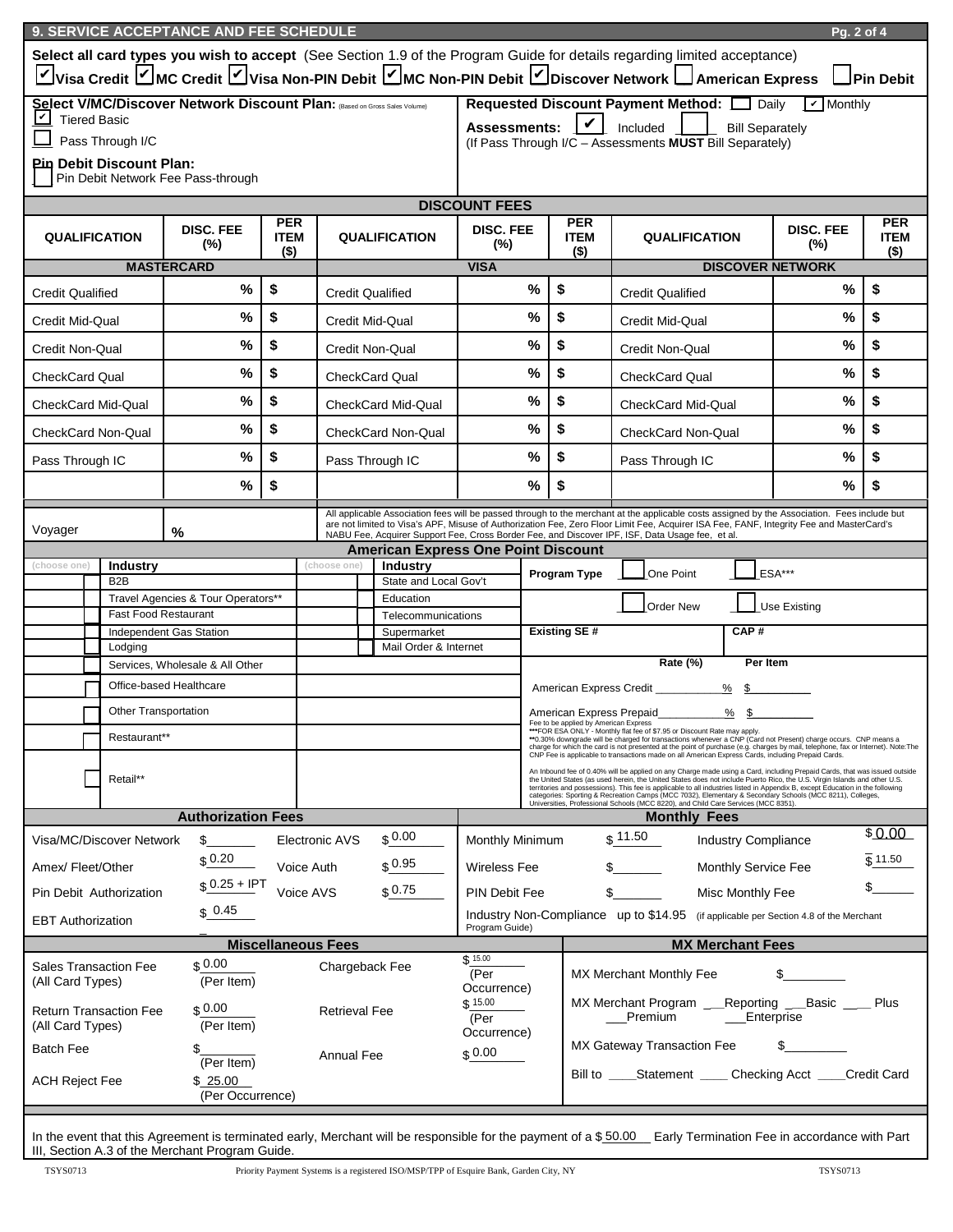| 10. Other Card Types                                                                                                                                                                                                                                                            |                                                                                 |                     | Page 3 of 4                                                                                                              |  |  |
|---------------------------------------------------------------------------------------------------------------------------------------------------------------------------------------------------------------------------------------------------------------------------------|---------------------------------------------------------------------------------|---------------------|--------------------------------------------------------------------------------------------------------------------------|--|--|
| $\Box$ Yes $\Box$ No<br><b>Accept EBT</b>                                                                                                                                                                                                                                       | Order Voyager   Yes   V No                                                      |                     | Order Check Services   Yes     No                                                                                        |  |  |
| Accept EBT Cash Benefit TYes V No                                                                                                                                                                                                                                               | <b>Yes</b><br>Order WEX                                                         | $ v _{\text{No}}$   | (Must attach addendum with app. copy)                                                                                    |  |  |
| EBT#<br>(Number(s) must be obtained through the state                                                                                                                                                                                                                           | (Must attach Wright Express application and<br>Debranding letter with app copy) |                     | $\Box$ Yes $\Box$ No<br><b>Order Gift Card</b>                                                                           |  |  |
| department of agriculture)                                                                                                                                                                                                                                                      |                                                                                 |                     | (Must attach addendum with app. copy)                                                                                    |  |  |
| 11a. EQUIPMENT / PROCESSING METHOD                                                                                                                                                                                                                                              |                                                                                 |                     |                                                                                                                          |  |  |
| Application Type: Retail $\Box$ Retail w/ tip $\Box$                                                                                                                                                                                                                            | MOTO $\Box$<br>Restaurant w/ tip $\Box$                                         |                     | Quick Serve Restaurant (no tip)   Hotel   Auto Rental                                                                    |  |  |
| <b>Terminal Features</b><br><b>YES</b>                                                                                                                                                                                                                                          | NO.                                                                             | Y<br>Е              | <b>YES</b><br><b>NO</b><br><b>NO</b>                                                                                     |  |  |
|                                                                                                                                                                                                                                                                                 |                                                                                 | ${\bf S}$           |                                                                                                                          |  |  |
| Fraud Check (last 4-digits)<br>$AVS + CVV2$                                                                                                                                                                                                                                     | <b>Purchasing Card</b><br>Server / Clerk #                                      |                     | Invoice # / Purch order #<br>Auto Close? ØY DN If yes, time? 10:30 P                                                     |  |  |
| <b>IP Connection?</b> Yes $\Box$ No $\Box$ If yes, Terminal Serial________________________                                                                                                                                                                                      |                                                                                 |                     | Special Requests (Multi-Mid, Dial 9, etc): ________                                                                      |  |  |
| Wireless? Yes   No   Wireless Info: MAN/Serial _________________________________                                                                                                                                                                                                |                                                                                 |                     | SIM Card Number                                                                                                          |  |  |
| <b>TYPE OF EQUIPMENT</b>                                                                                                                                                                                                                                                        | <b>PRODUCT NAME</b>                                                             | <b>QUANTITY</b>     | <b>DEPLOYMENT</b>                                                                                                        |  |  |
|                                                                                                                                                                                                                                                                                 |                                                                                 |                     |                                                                                                                          |  |  |
| Terminal $\Box$ Pinpad $\Box$ Printer $\Box$ VAR* $\Box$                                                                                                                                                                                                                        |                                                                                 |                     | Existing □ Agent □ New Order (attach order form) □                                                                       |  |  |
| Terminal □ Pinpad □ Printer □ VAR <sup>*</sup> □                                                                                                                                                                                                                                |                                                                                 |                     | Existing $\Box$ Agent $\Box$ New Order (attach order form) $\Box$                                                        |  |  |
| Terminal $\Box$ Pinpad $\Box$ Printer $\Box$ VAR* $\Box$                                                                                                                                                                                                                        |                                                                                 |                     | Existing $\Box$ Agent $\Box$ New Order (attach order form) $\Box$                                                        |  |  |
|                                                                                                                                                                                                                                                                                 |                                                                                 |                     | Existing $\Box$ Agent $\Box$ New Order (attach order form) $\Box$                                                        |  |  |
| Terminal $\Box$ Pinpad $\Box$ Printer $\Box$ VAR* $\Box$                                                                                                                                                                                                                        |                                                                                 |                     |                                                                                                                          |  |  |
| *Manufacturer/product/version of PC/Internet software: _____________<br>Prior Security Breach <u>II</u> Yes LI No                                                                                                                                                               |                                                                                 |                     |                                                                                                                          |  |  |
| Do you use any third party to store, process or transmit cardholder data? $\Box$ Yes $\Box$ No? If yes, name/address:                                                                                                                                                           |                                                                                 |                     |                                                                                                                          |  |  |
| <b>ORDER LEASE</b> $Y.\Box$ <b>N.</b> $\Box$ Lease Company:                                                                                                                                                                                                                     |                                                                                 |                     | Lease Term: ____ Mos. Annual Tax Handling Fee: 10.20                                                                     |  |  |
| Total Monthly Lease Charge \$________ w/o taxes, late fees, or other charges that may apply- See Lease Agreement for details.                                                                                                                                                   |                                                                                 |                     |                                                                                                                          |  |  |
| This is a NON-CANCELABLE lease for the full term indicated<br>11b. CARD NOT PRESENT INFORMATION                                                                                                                                                                                 |                                                                                 | (Client's Initials: |                                                                                                                          |  |  |
|                                                                                                                                                                                                                                                                                 |                                                                                 |                     | If you process more than 30% of your bankcard transactions, or volume, without swiping and/or examining the credit card, |  |  |
| please complete this section and provide the information requested.                                                                                                                                                                                                             |                                                                                 |                     |                                                                                                                          |  |  |
| 1. Please submit your Product catalog; brochures; promotional materials; a current price list; and a copy of your service agreement with card<br>holder if applicable. If on the Internet, please include screen-prints of your website address if your site is not yet active. |                                                                                 |                     |                                                                                                                          |  |  |
|                                                                                                                                                                                                                                                                                 |                                                                                 |                     |                                                                                                                          |  |  |
| 2. If Internet please check your type of business:<br>Web Page Design<br>Auction<br><b>Internet Service Gateway</b>                                                                                                                                                             |                                                                                 |                     |                                                                                                                          |  |  |
| Web Hosting<br>Domain Registration<br><b>Selling Digital Service</b><br>Selling Hard Goods<br>Advertisement<br>Other                                                                                                                                                            |                                                                                 |                     |                                                                                                                          |  |  |
| If using the Internet, list encryption method, vendor, and controls used to secure transaction information:                                                                                                                                                                     |                                                                                 |                     |                                                                                                                          |  |  |
|                                                                                                                                                                                                                                                                                 |                                                                                 |                     |                                                                                                                          |  |  |
| 3. How will the product be advertised or promoted?                                                                                                                                                                                                                              |                                                                                 |                     |                                                                                                                          |  |  |
| 4. Billing Methods: (Check all that Apply)                                                                                                                                                                                                                                      |                                                                                 |                     |                                                                                                                          |  |  |
| _Monthly - ____% _______Yearly - ____% _______ Quarterly - ____% ______One Time - ____% ______Hourly - ____%                                                                                                                                                                    |                                                                                 |                     |                                                                                                                          |  |  |
|                                                                                                                                                                                                                                                                                 |                                                                                 |                     |                                                                                                                          |  |  |
| 6. Who performs product/service fulfillment?                                                                                                                                                                                                                                    |                                                                                 |                     |                                                                                                                          |  |  |
| If direct from vendor please provide Vendor Name, address and phone number in full.                                                                                                                                                                                             |                                                                                 |                     |                                                                                                                          |  |  |
| 7. Please describe how a sale takes place from beginning of order until completion of fulfillment                                                                                                                                                                               |                                                                                 |                     |                                                                                                                          |  |  |
|                                                                                                                                                                                                                                                                                 |                                                                                 |                     |                                                                                                                          |  |  |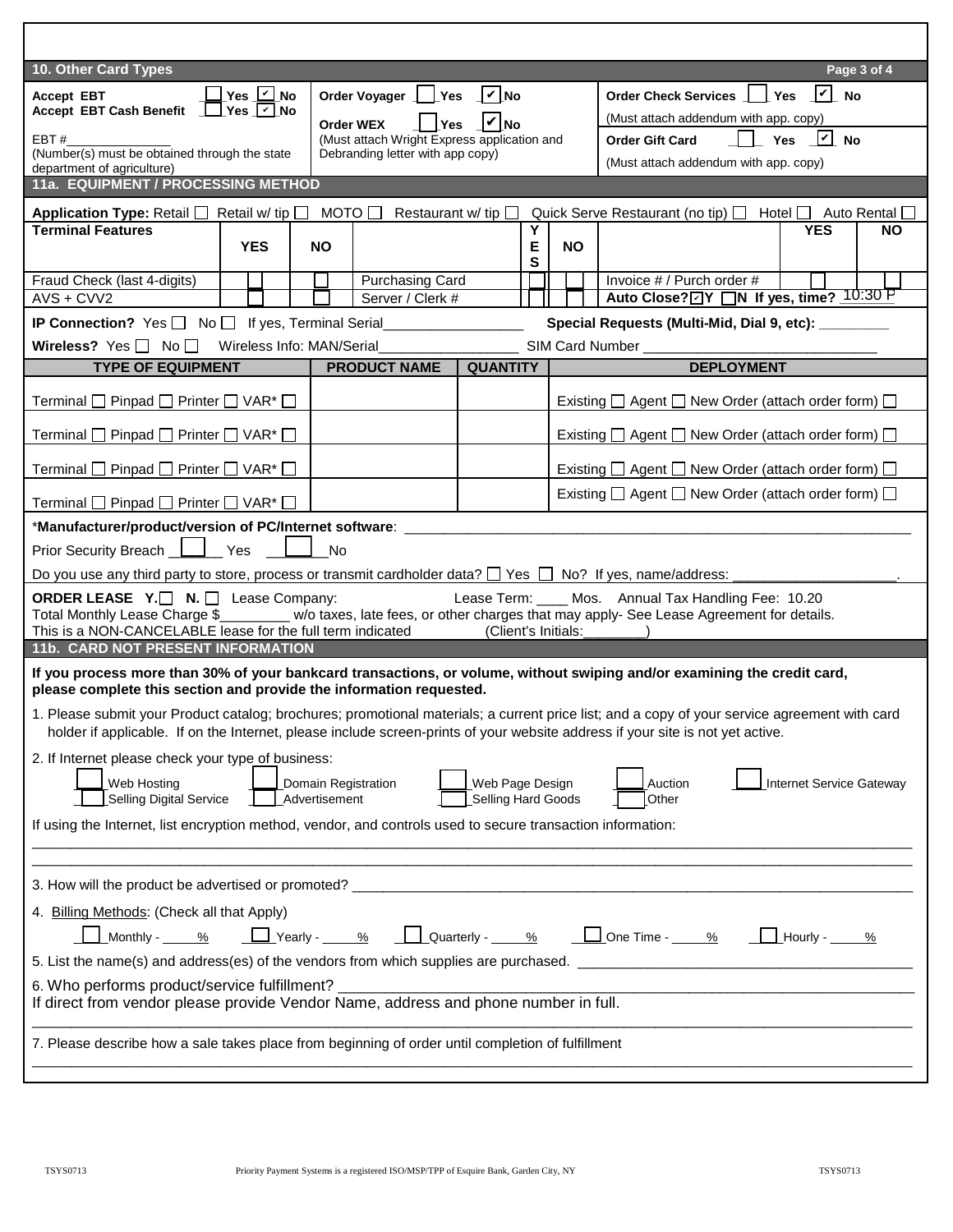### **12a. SITE INSPECTION (Completed by Sales Agent) Page 2 of 2**

I have personally conducted a Site Inspection for this merchant, visually inspected the merchant's inventory (if applicable), verified the merchant's payment application is PABP (Payment Application Best Practices) validated (if applicable), and represent that the information in this merchant application is accurate, as to the best of my knowledge. I am subject to criminal penalties and/or financial losses for false or misleading information.

#### Sales Agent Name: (printed) **Example 2** and Signature X **Contained** Signature X

#### **12b. Annontation**

## **13 SIGNATURES**

Client certifies that all information set forth in this completed Merchant Processing Application is true and correct and that Client has received a copy of the Program Guide (Version PPS1409) and Confirmation Page, which is part of this Merchant Processing Application (consisting of Sections 1-13) and by this reference incorporated herein. Client further agrees that Client will nott accept more than 20% of its card transactions via mail, telephone or Internet order. However, if your Application is approved based upon contrary information stated in Section 7, Transaction Information section above, you are authorized to accept transactions in accordance with the percentages indicated in that section. This signature page also serves as a signature page to the Equipment Lease Agreement and the American Express Card Acceptance Agreement appearing in the Third Party Section of the Program Guide, if selected, the undersigned Client being the "Lessee" for purposes of such Equipment Lease Agreement and/or "You" and "Your" for the purposes of the American Express Card Acceptance Agreement. Client authorizes PRIORITY PAYMENT SYSTEMS ("PRIORITY") and Wells Fargo Bank, N.A. ("BANK") and their respective agents to investigate the references, statements and other data contained herein and to obtain additional information from credit bureaus and other lawful sources, including persons and companies names in this Merchant Processing Application. Client authorizes PRIORITY and BANK and their respective agents (a) to procure information form any consumer reporting agency bearing his/her personal credit worthiness, credit standing, credit capacity, character, general reputation, personal characteristics, or mode of living, and (b) to contact all previous employers, personal references and educational institutions. Each of the undersigned also authorizes us and our Affiliates to provide amongst each other the information contained in this Merchant Processing Application and Agreement and any information received from all references, including banks and consumer reporting agencies. It is our policy to obtain certain information in order to verify your identity while processing your account application. If the Application is approved, each of the undersigned also authorizes us to obtain subsequent consumer reports in connection with the maintenance, updating, renewal or extension of the Agreement.

**\_\_\_\_\_\_\_\_\_\_\_\_\_\_\_\_\_\_\_\_\_\_\_\_\_\_\_\_\_\_\_\_\_\_\_\_\_\_\_\_\_\_\_\_\_\_\_\_\_\_\_\_\_\_\_\_\_\_\_\_\_\_\_\_\_\_\_\_\_\_\_\_\_\_\_\_\_\_\_\_\_\_\_\_\_\_\_\_\_\_\_\_\_\_\_\_\_\_\_\_\_\_\_\_\_\_\_\_\_\_\_\_** 

By signing below, I represent that I have read and am authorized to sign and submit this application for the above entity which agrees to be bound by the American Express Card Acceptance Agreement ("Agreement"), and that all information provided herein is true, complete and accurate. I authorize PRIORITY and American Express Travel Related Services Company, Inc. ("AXP") and AXP's agents and Affiliates to verify the information in this application and receive and exchange information about me personally, including by requesting reports from consumer reporting agencies, and disclose such information to their agent, subcontractors, Affiliates and other parties for any purpose permitted by law. I authorize and direct PRIORITY and AXP and AXP agents and Affiliates to inform me directly, or through the entity above, of reports about me that they have requested from consumer reporting agencies. Such information will include the name and address of the agency furnishing the report. I also authorize AXP to use the reports from consumer reporting agencies fro marketing and administrative purposes. I understand that upon AXP's approval of the Application, the entity will be the Agreement and materials welcoming it, either to AXP's program for PRIORITY to perform services for AXP or in AXP's standard Card acceptance program, which has different servicing terms (e.g., different sppeds of pay). I understand that if the entity does not qualify for the PRIORITY servicing program, the entity may be enrolled in AXP's standard Card acceptance program, and the entity may terminate the Agreement. By accepting the American Express Card for the purchase of goods and/or services, or otherwise indicating its intention to be bound, the entity agrees to be bound by the Agreement.

Client authorizes PRIORITY and BANK and their affiliates to debit Client's designated bank account via Automated Clearing House (ACH) for costs associated with the equipment hardware, software and shipping.

You further acknowledge and agree that you will not use your merchant account and/or the Services for illegal transactions, for example, those prohibited by the Unlawful Internet Gambling Enforcement Act, 31 U.S.C. Section 5361 et seq, as may be amended from time to time.

Client certifies, under penalties of perjury, that the federal taxpayer identification number and corresponding filing name provided herein are correct.

**Client agrees to all the terms of this Merchant Processing Application and Agreement. This Merchant Processing Application and Agreement shall not take effect until Client has been approved and this Agreement has been accepted by PRIORITY and BANK. Client's Business Principal / Officer:** 

| <b>Signature X</b>          | <b>Title</b> |
|-----------------------------|--------------|
| <b>Print Name of Signer</b> | <b>Date</b>  |
|                             | Title        |
| <b>Print Name of Signer</b> | <b>Date</b>  |

Personal Guarantee The undersigned guarantees to PRIORITY and BANK the performance of the Agreement, and First Data Lease if applicable, and any addendum thereto by Client, including payment of all sums due and owing and costs associated with the enforcement of the terms thereof. PRIORITY and BANK shall not be required to first proceed against the Client or enforce any other remedy before proceeding against the undersigned individual. This is a continuing guarantee and shall not be discharged or affected by the death of the undersigned and shall bind the heirs, administrators, representatives and assigns and be enforced by or for the benefit of any successor of PRIORITY or BANK. The term of this guarantee shall be for the duration of the Merchant Processing Application and Agreement and any addendum thereto and shall guarantee all obligations which may arise in connection with my activities during the term thereof through enforcement shall be sought subsequent to any termination.

| <b>Personal Guarantee</b><br><b>Signature X</b> and the state of the state of the state of the state of the state of the state of the state of the state of the state of the state of the state of the state of the state of the state of the state of the state |      |                               | <b>Date</b> the state of the state of the state of the state of the state of the state of the state of the state of the state of the state of the state of the state of the state of the state of the state of the state of the sta |  |  |  |
|------------------------------------------------------------------------------------------------------------------------------------------------------------------------------------------------------------------------------------------------------------------|------|-------------------------------|-------------------------------------------------------------------------------------------------------------------------------------------------------------------------------------------------------------------------------------|--|--|--|
| <b>Personal Guarantee</b>                                                                                                                                                                                                                                        |      |                               | Date________                                                                                                                                                                                                                        |  |  |  |
| <b>Accepted By</b>                                                                                                                                                                                                                                               |      |                               |                                                                                                                                                                                                                                     |  |  |  |
| <b>Priority Payment Systems, LLC</b>                                                                                                                                                                                                                             |      | <b>Wells Fargo Bank, NA</b>   |                                                                                                                                                                                                                                     |  |  |  |
| P.O. BOX 246, Alpharetta, GA 30009-0246                                                                                                                                                                                                                          |      |                               | 1200 Montego Way, Walnut Creek, CA 94598                                                                                                                                                                                            |  |  |  |
| Signature X and the state of the state of the state of the state of the state of the state of the state of the                                                                                                                                                   |      |                               | Signature X and the state of the state of the state of the state of the state of the state of the state of the                                                                                                                      |  |  |  |
|                                                                                                                                                                                                                                                                  | Date | Title _______________________ | Date                                                                                                                                                                                                                                |  |  |  |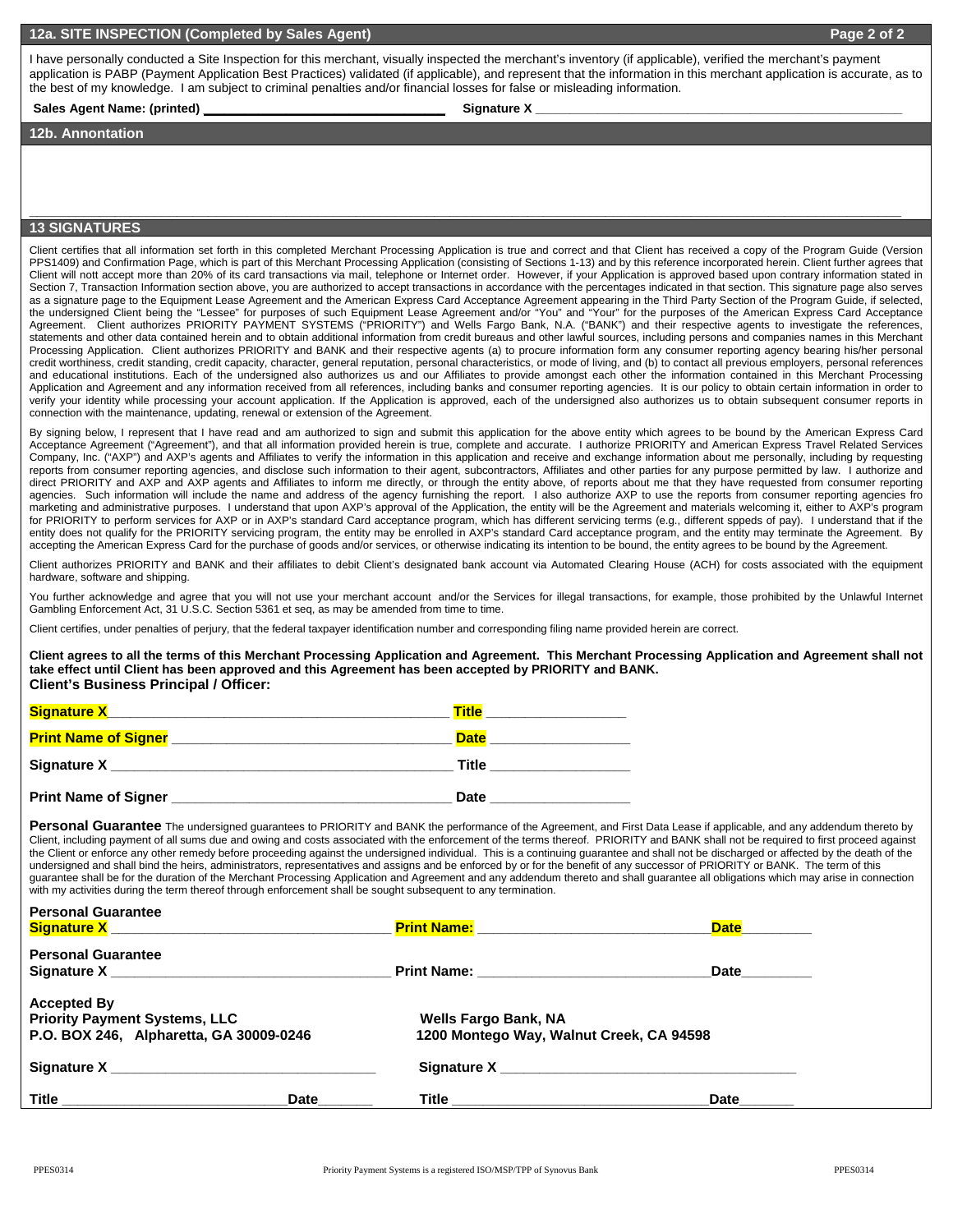## **PART IV: CONFIRMATION PAGE**

**PROCESSOR Priority Payment Systems** Name:

INFORMATION: Address: P.O. Box 246, Alpharetta, GA 30009-0246<br>INFORMATION: Address: P.O. Box 246, Alpharetta, GA 30009-0246<br>URL: www.prioritypaymentsystems.com/manuals/TSYS0713programguide.pdf Customer Service #: 1-877-544

Please read the Program Guide in its entirety. It describes the terms under which we will provide merchant processing Services to you.<br>From time to time you may have questions regarding the contents of your Agreement with your Agreement in order to assist you in answering some of the questions we are most commonly asked.

1. Your Discount Rates are assessed on transactions that qualify for certain reduced interchange rates imposed by MasterCard and Visa. Any transactions that fail to qualify for these reduced rates will be charged an additional fee (see Section 18 of the Program Guide).

2. We may debit your bank account from time to time for amounts owed to us under the Agreement.

3. There are many reasons why a Chargeback may occur. When they occur we will debit your settlement funds or settlement account. For a more detailed discussion regarding Chargebacks see Section 10 of Card Processing Operating Guide.

4. If you dispute any charge or funding, you must notify us within 60 days of the date of the statement where the charge or funding appears for Card Processing.

5. The Agreement limits our liability to you. For a detailed description of the limitation of liability see Section 20 of the Card Processing General Terms. 6. We have assumed certain risks by agreeing to provide you with Card processing or check services. Accordingly, we may take certain actions to mitigate our risk, including termination of the Agreement, and/or hold monies otherwise payable to you (see Card Processing General Terms in Section 23, Term; Events of Default and Section 24, Reserve Account; Security Interest), under certain circumstances

7. By executing this Agreement with us you are authorizing us and our Affiliates to obtain financial and credit information regarding your business and the signers and guarantors of the Agreement until all your obligations to us and our Affiliates are satisfied.

8. The Agreement contains a provision that in the event you terminate the Agreement early, you will be responsible for the payment of an early termination fee as set forth in Part III, A.3 under "Additional Fee Information."

9. If you lease equipment from Processor, it is important that you review Section 1 in Third Party Agreements. Bank is not a party to this Agreement.<br>THIS IS A NON-CANCELABLE LEASE FOR THE FULL TERM INDICATED.

10. For questions regarding your Merchant Processing Application and Agreement, please contact Customer Service at 1-877-544-7626, and / or refer to Important Phone Numbers on the Additional Important Information Page, Part III, Section A.4.

#### 11. Card Organization Disclosure

Visa and MasterCard Member Bank Information: Esquire Bank.

The Bank's mailing address is 320 Old Country Rd, Garden City, NY 11530, and its phone number is (516) 535-2002.

#### **Important Member Bank Responsibilities:**

a) The Bank is the only entity approved to extend acceptance of Card Organization products directly to a Merchant.

b) The Bank must be a principal (signer) to the Merchant Agreement.

c) The Bank is responsible for educating Merchants on pertinent Visa and MasterCard rules with which Merchants must comply; but this information may be provided to you by Processor.

d) The Bank is responsible for and must provide settlement funds to the Merchant.

e) The Bank is responsible for all funds held in reserves that are derived from settlement.

#### **Important Merchant Responsibilities:**

a) Ensure compliance with Cardholder data security and storage requirements. b) Maintain fraud and Chargebacks below Card Organization thresholds. c) Review and understand the terms of the Merchant Agreement.

d) Comply with Card Organization rules.

e) Retain assigned copy of this Disclosure Page.

f) You may download "Visa Regulations" from Visa's website at<u>: http://usa.visa.com/merchants/operations/op\_regulations.html</u><br>g) You may download "Visa Regulations" from Visa's website at: http://www.mastercard.com/us/merc

#### Print Client's Business Legal Name:

By its signature below, Client acknowledges that it has received (either in person, by facsimile, or by electronic transmission) the complete Program Guide [version PPSTSYS0713] consisting of 35 pages (including this confirmation).

Client further acknowledges reading and agreeing to all terms in the Program Guide, which shall be incorporated into Client's Agreement. Upon receipt of a signed facsimile or original of this Confirmation Page by us, Client's Application will be processed.

Client understands that a copy of the Program Guide is also available for downloading from the Internet at: www.prioritypaymentsystems.com/manuals/TSYS0713programguide.pdf

**Title** 

NO ALTERATIONS OR STRIKE-OUTS TO THE PROGRAM GUIDE WILL BE ACCEPTED. **Client's Business Principal:** Signature (Please sign below):

#### **Please Print Name of Signer**

**Date** 

**TSYS0713**